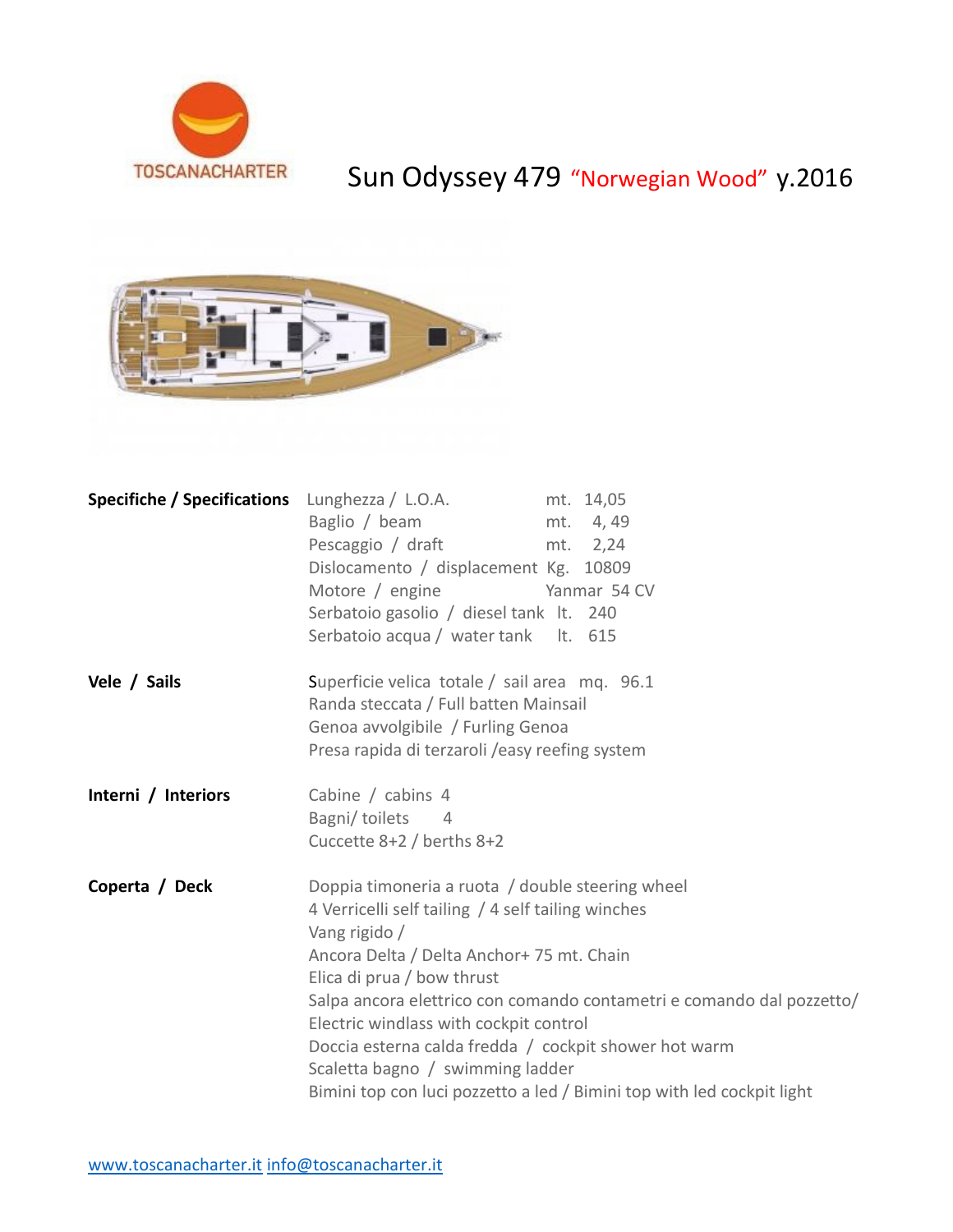

## Sun Odyssey 479 "Norwegian Wood" y.2016

Cappottina paraspruzzi / Sprayhood

| Strumentazione / Instruments: | VHF + portable VHF<br>GPS + cartografico con scheda completa Italia Navionics /<br>GPS chart plotter and Navionics key for whole Italy<br>Stazione del vento Raymarine / wind instruments Raymarine<br>Contamiglia / Log Raymarine<br>Pilota automatico / autopilot Raymarine<br>2 bussole / 2 compasses<br>Barometro, orologio, termometro / barometer, clock,<br>thermometer                                                                                                                                                                                                                                                                                                                                                                                                                                                                                                                                           |
|-------------------------------|--------------------------------------------------------------------------------------------------------------------------------------------------------------------------------------------------------------------------------------------------------------------------------------------------------------------------------------------------------------------------------------------------------------------------------------------------------------------------------------------------------------------------------------------------------------------------------------------------------------------------------------------------------------------------------------------------------------------------------------------------------------------------------------------------------------------------------------------------------------------------------------------------------------------------|
| Equipaggiamento / Equipment   | Tender / dinghy<br>Dotazioni di sicurezza 10 pers./ Safety equipement for 10 pers.<br>Binocolo / binoculars<br>36 carte nautiche / 36 nautical charts folio<br>Portolani / nautical handbooks (italian and english)<br>Materiale da carteggio / dividers, triangular protractors, pencil,<br>eraser<br>Radio-cd- USB con altoparlanti in pozzetto / radio cd player with<br>USB and cockpit speakers<br>Raddrizzatore di corrente / rectifier<br>Prese di corrente 220 Volt / 220 V cabin sockets<br>Inverter<br>Frigorifero / electric fridge<br>Cucina a gas con forno / Gas kitchen with oven<br>Forno a microonde / microwave oven<br>Pentole e stoviglie / crockery and cutlery<br>2 bombole del gas / 2 gas bottles<br>Cuscini e coperte / pillows and blankets<br>Scaldabagno / water heater<br>Riscaldamento Webasto/ Webasto heater<br>Riflettore radar / radar reflector<br>10 cime di ormeggio / 10 docklines |